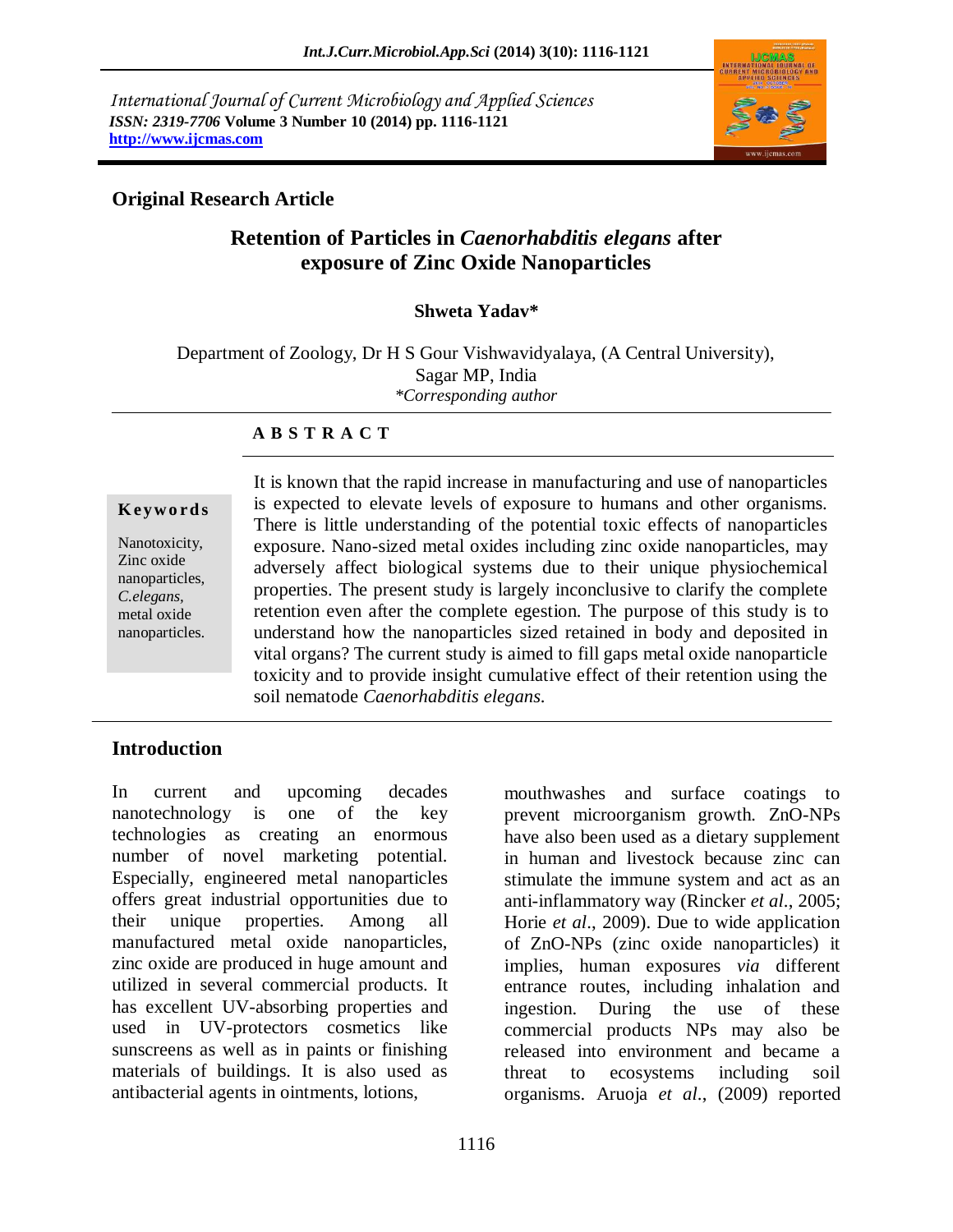that ZnO-NPs inhibit the growth of microalgae *Pseudokirchneriella subcaptata*, crustacean *Daphnia magna* and *Thamnocephalus platyurus* and bacteria *Vibrio fischeri* (Heinlaan *et al*., 2008). Several *in vitro* studies demonstrated that ZnO-NPs are toxic to mammalian cells and even more toxic than other nanoscale structures of metallic oxide (Horie *et al*., 2009;Jeng and Swanson, 2006).In combination of UV exposure, ZnO-NPs are known to generate reactive oxygen species (ROS) like hydroxyl radicals or hydrogen peroxide in aqueous solutions leading to efficient decomposition of organic compounds (Li and Haneda, 2003). Brunner *et al.* (2006) showed that a three day exposure of human mesothelioma and rodent fibroblast cell to ZnO-NPs (19 nm) caused DNA and mitrochondrial changes.

Hence, it is essential to understand their human health implications and ecological consequences of exposure to before the commercial benefits. Several researchers (Daniels *et al*., 2006;Johansen *et al*., 2008;Kim *et al*., 2008;Scott-Fordsmand *et al*., 2008;Petersen *et al*., 2009) studied the toxicity of other NPs like silver, platinum and carbon tubes. However, research on this nanoparticle is far from being completed and the studies of potential adverse effects and related mechanisms exerted by ZnO-NPs in human and soil ecosystem are even more limited (Lin and Xing, 2007;Warheir *et al*.,2007; Mortimer *et al*., 2008; Jemer *et al*., 2008; Hu *et al*., 2010; Sahu *et al*., 2013; Gupta *et al*., 2014). Therefore, the present study aimed to evaluate the retention of ZnO-NPs especially in reproductive structures using soil nematode *Caenorhabditis elagans* as model organism.

## **Materials and Methods**

ZnO-NPs (35 nm) were purchased from Sigma-Aldrich. Particles were labelled as

suggested by Tachikawa *et. al.* (2011) with fluorescent polymer. The size of the particles was measured in 20-μl particle suspension from the test medium on 400 mesh carbon-coated copper grid and observed using a transmission electron microscope (40-100KV) at Sophisticated Analytical Instrumentation Facility of Electron Microscopy, Department of Anatomy, All India Institute of Medical Sciences, New Delhi, India.

The wild-type *C. elegans* Bristol strain N2 was obtained from Caenorhabditis Genetic Centre (CGC), USA, and culture was maintained on nematode growth medium (NGM) plates seeded with *Escherichia coli* strain OP50 at 20°C, using the standard method (Brenner,1974). Young adult (3 days old) synchronized culture were used in all the experiments. Worms were incubated at 20°C for 24 h without a food source and were then subjected to the analysis (Van der Ploeg *et al*., 2011). Nematodes were exposed to 35 nm sized ZnO-NPs (7 ml/l) for 24 hrs. NPs were diluted in K-medium (32 mM KCl, 51 mM NaCl) following Williams and Dusenbery (1990) buffered in 140 mM sodium acetate (pH 6.0) to avoid aggregation. The treatment was replicated for three times, and control  $(K$ -medium  $+$ buffer) was maintained for the entire test. After exposure of ZnO-NPs, fluorescence distribution images were observed at 6 hrs, 8 hrs, 10 hrs, 12 hrs and 24 hrs by using fluorescence microscope equipped with a peltier cooled charge-coupled camera. Both differential interference contrast (DIC) and epi-fluorescence images were taken.

## **Results and Discussion**

The labeled ZnO-NPs were tracked during 6 -24 hrs after exposure. It was found ZnO-NPs were readily absorbed through the gut and retained even after egestion (figure 1).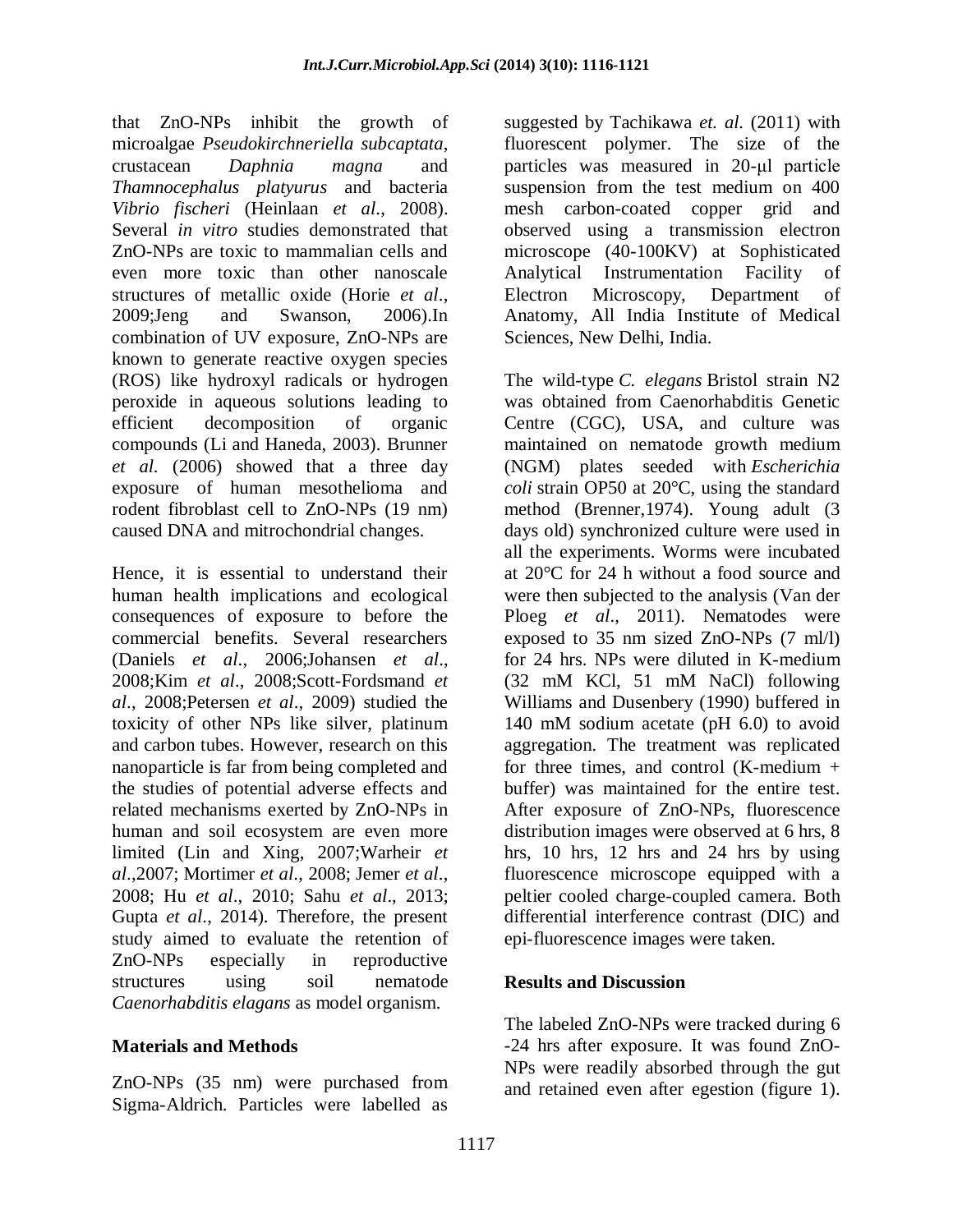At 6 hrs of exposure the particles were detected at the margin of gut and immediate after 2 hrs, the clear deposition matrix for 35 % were visible at florescence microscope. At 10 hrs of exposure particles were uniformly distributed in gut and reproductive structures even in eggs and in next two hrs fluroscence matrix showed 56 % that reflects to dark deposition of

nanoparticles. Finally at interval of 24 hrs 78 % of particles were retained within the body of *C.elegans.* The study revealed *C.elegans* retains major partition of the particles retained as ingested with food even after the egestion. The ZnO-NPs readily transported to distinct organs and tissues immediate after ingestion.

**Fig.1** Retention of ZnO-NPs in *C.elegans* after 6 hrs; 8 hrs; 10 hrs; 12 hrs and 24 hrs of exposure



However, the real time of translocation of particles needs to be further investigated. Since nematodes of the *Caenorhabditis* species are abundant inhabitants' soils and may thus participate in the food chain. The progeny production in *C. elegans* may be effected with permeated NPs. The used small sized particles (35 nm) rapidly permeated throughout the body even at low concentration (7ml/l) and shown high retention end points. Several abnormalities on exposure of NPs including inflammation, absence of egg laying organs or defects in reproductive organs were recorded after 12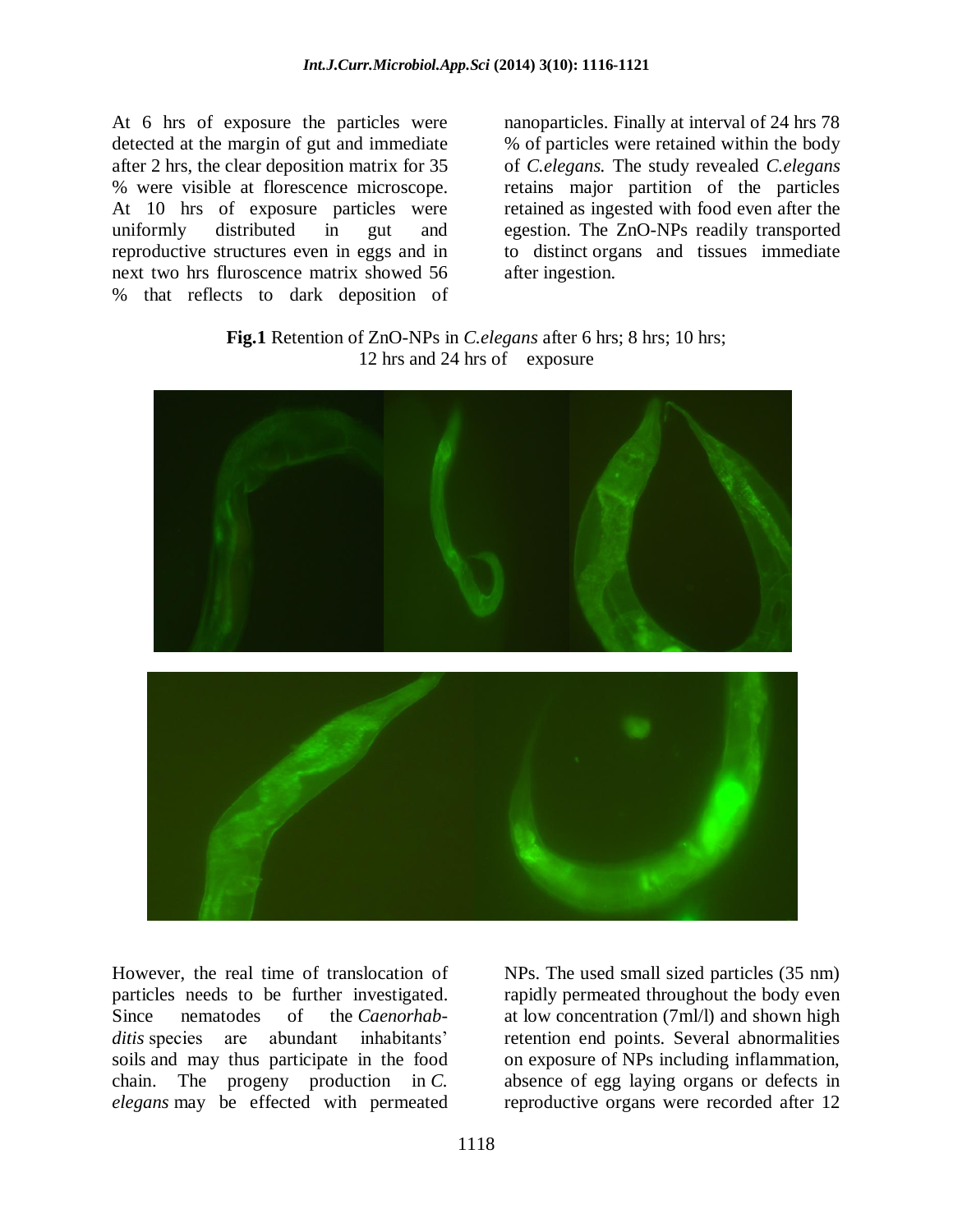hrs of exposure. ZnO-NPs may induce defective physiology of *C. elegans* due to rapid permeation and retention of particles.

The study revealed that when *C. elegans* exposed to ZnO-NPs they immediately absorbed and retained in their vital organs. Such retention of particles increases with time of exposure. Eventually may causes more toxicity compared to microparticles. It is known that ZnO nanoparticle exposure can have a severe adverse effect in *C. elegans*, however, it has yet to be tested a possible mechanism of toxicity (Horie *et al*., 2009; Jeng and Swanson, 2006). ZnO nanoparticles were observed *in vivo* in the worms using fluorescence microscopy, suggesting that the worms can possibly absorb the nanoparticles *via* various routes.

However, the real impact of nanoparticles and their mechanism of reactions against biological system are still not known. Researchers have provided evidence for NPmediated production of ROS and generation of oxidative stress as a possible mechanism of toxicity (Oberdorster, 2005*,* Pickering and Wiesner, 2005*,* Zeng *et al.* 2015) especially for carbonanceous nanoparticles *(i.e.* fullerenes, fullerols and carbon nanotubes) and nanoparticulate like titanium dioxide and zinc oxide (Reeves *et al.* 2008).

The present study need to be further investigated in terms of impact of continuation retention of particles in biological system. Responses of nanoparticles with life forms in the environment can take several routes and their response on organisms against NPs may depends on various factors like cellular uptake, receptors and degree of absorbance, aggregation and cellular interaction.

However, specific response to an organism at cellular level may be in terms of effect of biotic uptake. The retention of NPs may

depends on their size, shape and surface charge that interacts with the organism or the as well as type of organism.

Their responses on cellular endocytosis (depend on acceptor activation) or direct membrane penetration (as reported in nanotubes and fullerenes) and extracellular medium (protein and lipid adsorption pattern) may not ignore in present study. It may concluded particles may joined together at the corner or edges and/or aggregates when uptake by living organism, get retained in biological system.

## **Acknowledgement**

Author acknowledges the financial support of Department of Biotechnology, Ministry of Science and Technology, Govt. of India, New Delhi, to carry out this study.

## **References**

- Aruoja V., Dubouriguier H.C., Kasemets K. and Kahru A., 2008. Toxicity of nanoparticles of CuO,ZnO and TiO<sub>2</sub> to microalgae *Pseudokirchneriella subcaptata. Science of the Total Environment* 407:1461-1468.
- Brenner S., 1974. The genetics of *Caenorhabditis elegans*. *Genetics* 77:71–94.
- Brunner T.J., Wick P. and Manser P., 2006. *In vitro* toxicity of crude nanoparticles comparison to asbestos, silica and the effect of particle solubility. *Environmental Science and Technology* 40 (4): 4374-4381.
- Daniels B.R., Masi R.C., and Wirtz D., 2006. Probing single cell micromechanics *in vivo* the microtheology of *C.elegans*<br>developing embryos. *Biophysical* developing embryos. *Journal* 90: 4712-4719.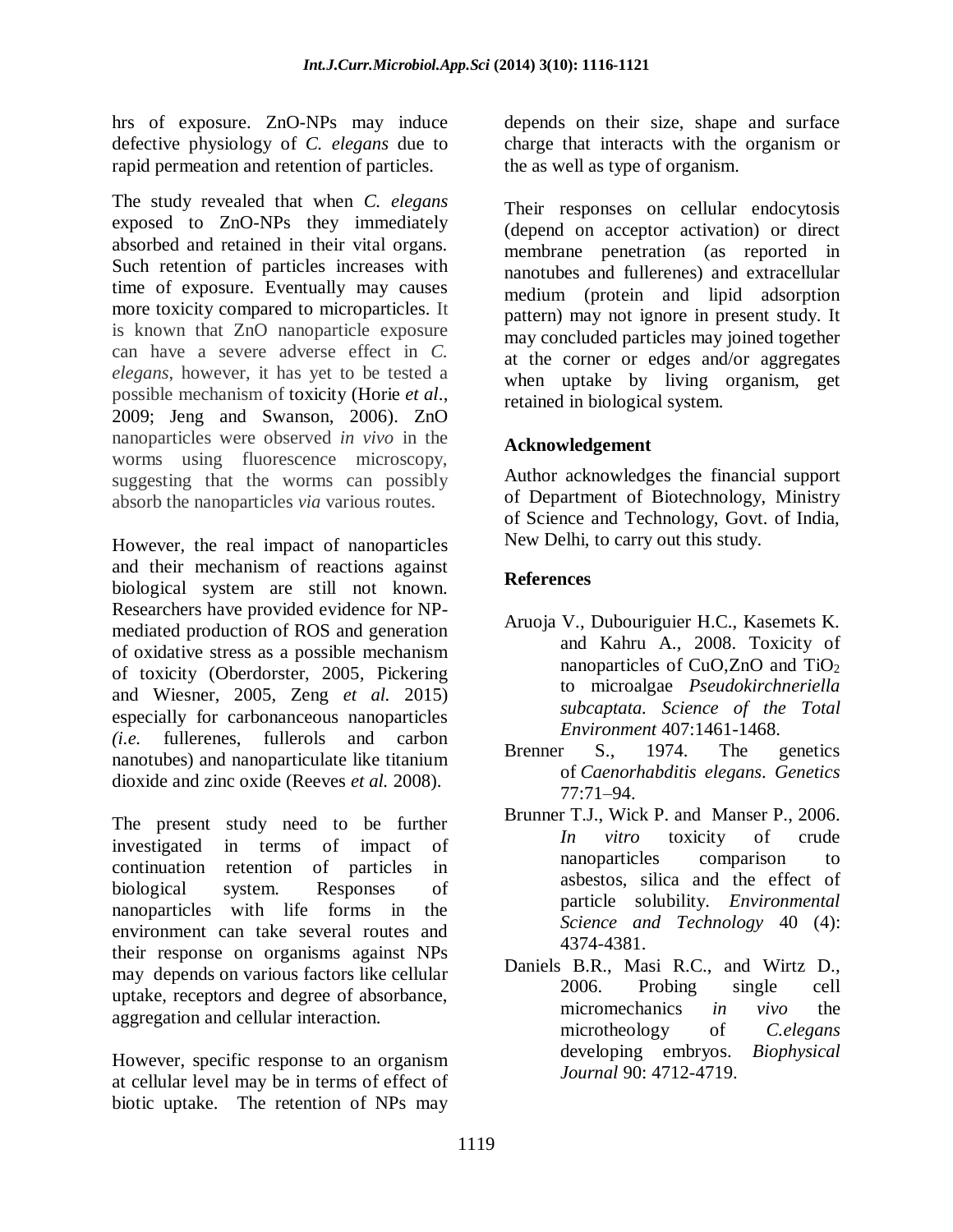- Gupta S., Kushwah T. and Yadav S., 2014a. Earthworm coelomocytes as a nanoscavanger to ZnO-NPs. *Nanoscale Research Letters* 9:259.
- Heinlaan M., Ivask A., Blinova I., Dubourguier H. C. and Kahru A., 2008. Toxicity of nanosized and bulk ZnO, CuO and TiO2 to bacteria *Vibrio fischeri* and crustaceans *Daphnia magna* and *Thamnocephalus platyurus. Chemosphere* 71: 1308–1316.
- Horie M., Nishio K. and Fujita K., 2009.Protein absorption of ultrafine metal oxide and its influence on cytotoxicity toward cultured cells. *Chemical Research in Toxicology* 22(3): 543-553.
- Hu C.W., Li M., Cui Y. B., Li D. S. Chen J. and Yang L. Y., 2010. Toxicological effects of  $TiO<sub>2</sub>$  and  $ZnO$ nanoparticles in soil on earthworm *Eisenia foetida. Soil Biol*. *Biochem.* 42:586–591.
- James C. K., Lai [Maria B., Lai,](http://www.ncbi.nlm.nih.gov/pubmed/?term=Lai%20MB%5Bauth%5D) [Sirisha](http://www.ncbi.nlm.nih.gov/pubmed/?term=Jandhyam%20S%5Bauth%5D)  [Jandhyam,](http://www.ncbi.nlm.nih.gov/pubmed/?term=Jandhyam%20S%5Bauth%5D) [Vikas V. Dukhande,](http://www.ncbi.nlm.nih.gov/pubmed/?term=Dukhande%20VV%5Bauth%5D) [Alok Bhushan,](http://www.ncbi.nlm.nih.gov/pubmed/?term=Bhushan%20A%5Bauth%5D) Christopher K. Daniels, and Solomon W. Leung , 2008. Exposure to titanium dioxide and other metallic oxide nanoparticles induces cytotoxicity on human neural cells and fibroblasts. *Int J Nanomedicine* 3(4): 533–545.
- Jemer A., Druobine D., Remskar M.,Septic K. and Titler T.,2008.Effect of ingested nano-sized titanium oxide on terrestrial isopod (*Porcellio scaber*). *Environmental Toxicology and Chemistry* 27:1904-1914.
- Jeng H. A. and Swanson J., 2006. Toxicity of metal oxide nanoparticles in mammalian cells*.J Environ Sci Health A Tox Hazard Subst Environ Eng* 41: 2699-2711.
- Johansen A., 2008. Effects of C60 fullerene nanoparticles on soil bacteria and

protozoans. *Environ. Toxicol. Chem.* 27:1895–1903.

- Kim J. Takahhhhashi M., Shimizu T., Shiraswa T., Kajta M. Kanayama A. and Miyamoto Y.,2008. Effect of a potent antioxidant, platinum nanoparticles on the life span of *Caenorhabditis elegans*. *Mechanisms of Ageing and Development* 12: 322-331.
- Li D. and Haneda H., 2003. Morphologies of zinc oxide nanoparticles and their effects on photocatalysis. *Chemosphere* 51 (2): 129-37.
- Lin D.H. and Xang B.S., 2007. Phytotoxicity of nanoparticles inhibition of seed germination and root growth. *Environmental Pollution* 150:243-256.
- Mortimmer M., Kasemets K., Heinlaan M., Kurevet L. and Kathru A., 2008.High throughput kinetic *vibrio fischeri* bioluminescence inhibition assay for study of toxic effects of nanoparticles. *Toxicology in vitro* 22: 1412-1417.
- Oberdorster Gunter, Oberdorster Eva and Oberdorster Jan., 2005. Nanotoxicology: An emerging discipline evolving from studies of ultrafine particles. *Environmental Health Perspectives* 113(7): 825- 839.
- Petersen E. J., Huang Q. G. and Weber W.J. 2008. Bioaccumulation of radiolabeled carbon nanotubes by *Eisenia foetida*. *Environ. Sci. Technol*. 42:3090–3095
- Pickering K D and Wiesner M R., 2005. Fullerol-sensitized production of reactive oxygen species in aqueous solution*. Environ. Sci. Technol*. 39:1359-1365.
- Reeves J. F., Davies S. J., Dodd N. J. F. and Jha A. N., 2008.Hydroxyl radicals (OH) are associated with titanium